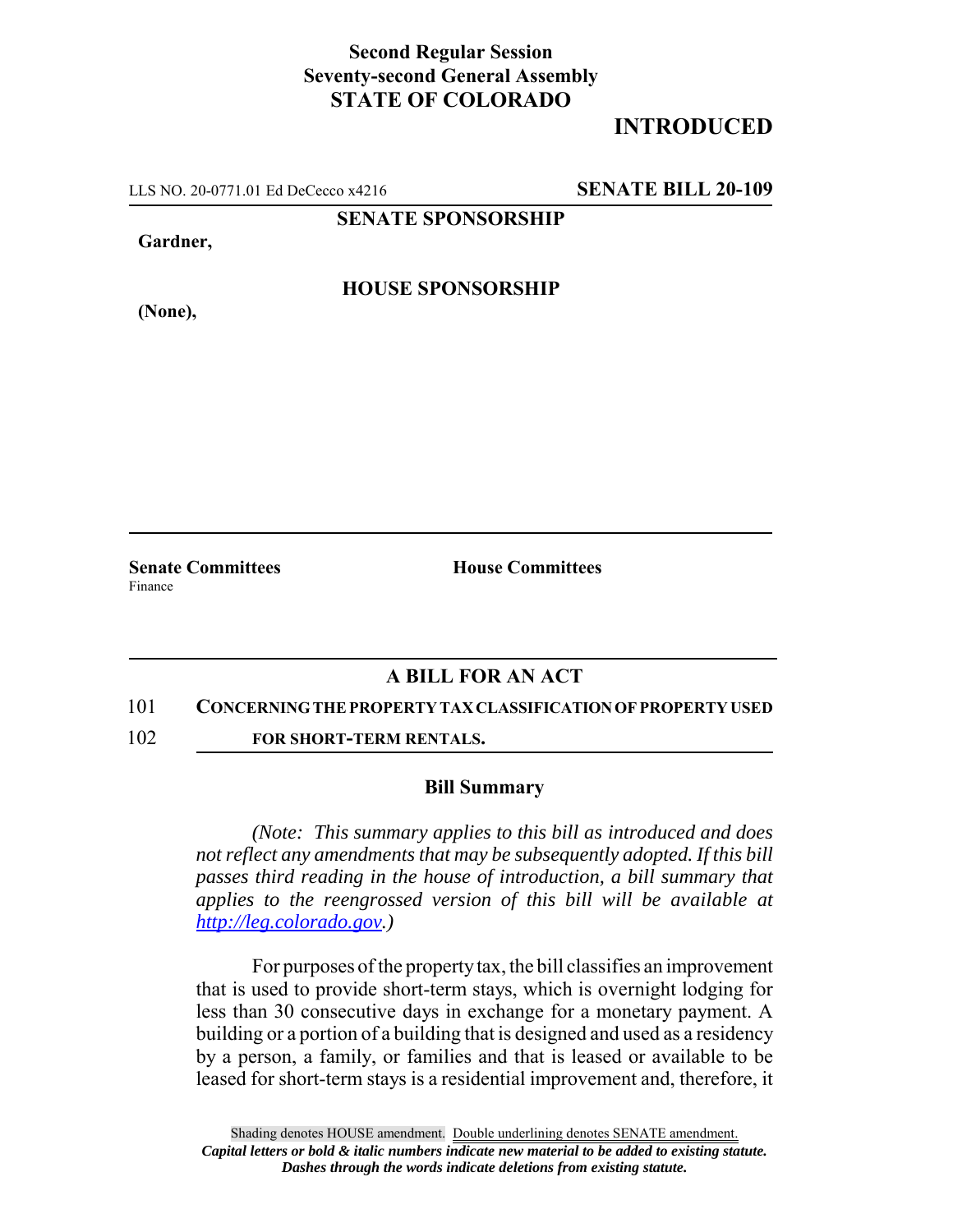is classified as residential property.

A short-term rental unit is excluded from the definition of residential improvements and, therefore, it is classified as nonresidential property. A short-term rental unit is defined to mean a building or a portion of a building that is designed for use predominantly as a place of residency by a person, a family, or families, but that is leased or available to be leased for short-term stays during the property tax year and is occupied by the owner for less than 30 days in a year.

| $\mathbf{1}$   | Be it enacted by the General Assembly of the State of Colorado:       |
|----------------|-----------------------------------------------------------------------|
| $\overline{2}$ | <b>SECTION 1.</b> In Colorado Revised Statutes, 39-1-102, amend       |
| $\overline{3}$ | $(14.3)$ ; and <b>add</b> $(15.7)$ and $(15.8)$ as follows:           |
| $\overline{4}$ | 39-1-102. Definitions. As used in articles 1 to 13 of this title 39,  |
| 5              | unless the context otherwise requires:                                |
| 6              | (14.3) (a) "Residential improvements" means a building, or that       |
| 7              | portion of a building, designed for use predominantly as a place of   |
| 8              | residency by a person, a family, or families. The term includes:      |
| 9              | (I) Buildings, structures, fixtures, fences, amenities, and water     |
| 10             | rights that are an integral part of the residential use;              |
| 11             | (II) The term also includes A manufactured home as defined in         |
| 12             | subsection $(7.8)$ of this section;                                   |
| 13             | (III) A mobile home as defined in subsection (8) of this section;     |
| 14             | and                                                                   |
| 15             | $(IV)$ A modular home as defined in subsection $(8.3)$ of this        |
| 16             | section; AND                                                          |
| 17             | (V) A BUILDING OR PORTION OF A BUILDING THAT IS DESIGNED AND          |
| 18             | USED AS A PLACE OF RESIDENCY BY A PERSON, A FAMILY, OR FAMILIES, BUT  |
| 19             | THAT IS ALSO LEASED OR AVAILABLE TO BE LEASED FOR ONE OR MORE         |
| 20             | SHORT-TERM STAYS AS DEFINED IN SUBSECTION (15.8) OF THIS SECTION.     |
| 21             | THIS SUBSECTION $(14.3)(a)(V)$ DOES NOT APPLY TO A BUILDING THAT ALSO |
|                |                                                                       |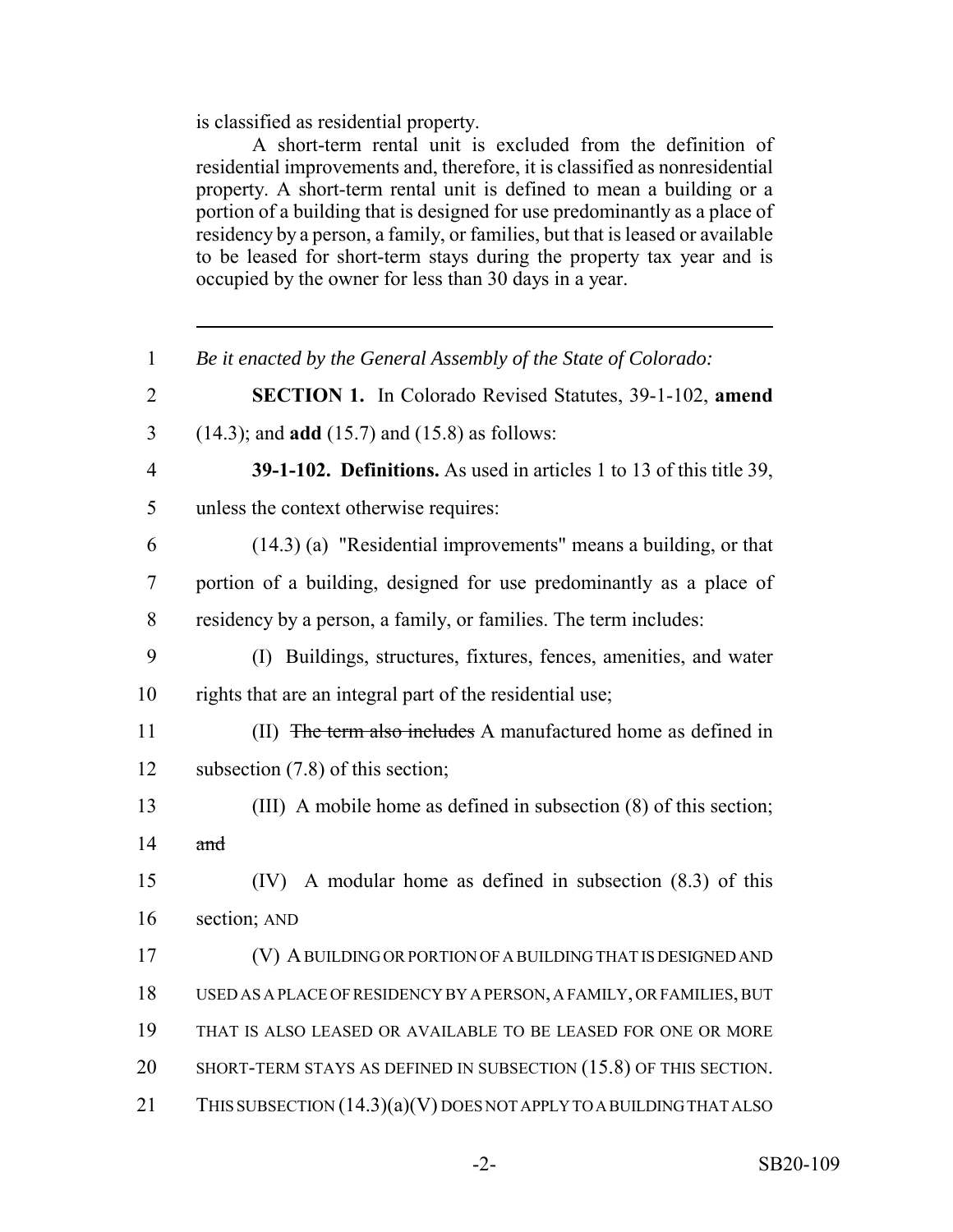MEETS THE DEFINITION OF A BED AND BREAKFAST AS DEFINED IN 2 SUBSECTION (2.5) OF THIS SECTION.

 (b) THE TERM EXCLUDES A SHORT-TERM RENTAL UNIT AS DEFINED IN SUBSECTION (15.7) OF THIS SECTION.

 (15.7) "SHORT-TERM RENTAL UNIT" MEANS A BUILDING, OR THAT PORTION OF A BUILDING, DESIGNED FOR USE PREDOMINANTLY AS A PLACE OF RESIDENCY BY A PERSON, A FAMILY, OR FAMILIES, BUT THAT IS LEASED OR AVAILABLE TO BE LEASED FOR SHORT-TERM STAYS DURING THE PROPERTY TAX YEAR AND IS OCCUPIED BY THE OWNER FOR LESS THAN THIRTY DAYS IN A YEAR.

 (15.8) "SHORT-TERM STAY" MEANS OVERNIGHT LODGING THAT IS PROVIDED TO AN INDIVIDUAL OR BUSINESS FOR LESS THAN THIRTY CONSECUTIVE DAYS IN EXCHANGE FOR MONETARY PAYMENT.

 **SECTION 2.** In Colorado Revised Statutes, 39-1-103, **amend** (9)(a); and **add** (10.7) as follows:

 **39-1-103. Actual value determined - when.** (9) (a) In the case 17 of an improvement which THAT is used as a residential dwelling unit and is also used for any other purpose, the actual value and valuation for assessment of such improvement shall be determined as provided in this 20 paragraph (a) SUBSECTION (9)(a). The actual value of each portion of the improvement shall be determined by application of the appropriate approaches to appraisal specified in subsection (5) of this section. The actual value of the land containing such an improvement shall be determined by application of the appropriate approaches to appraisal specified in subsection (5) of this section. The land containing such an improvement shall be allocated to the appropriate classes based upon the proportion that the actual value of each of the classes to which the